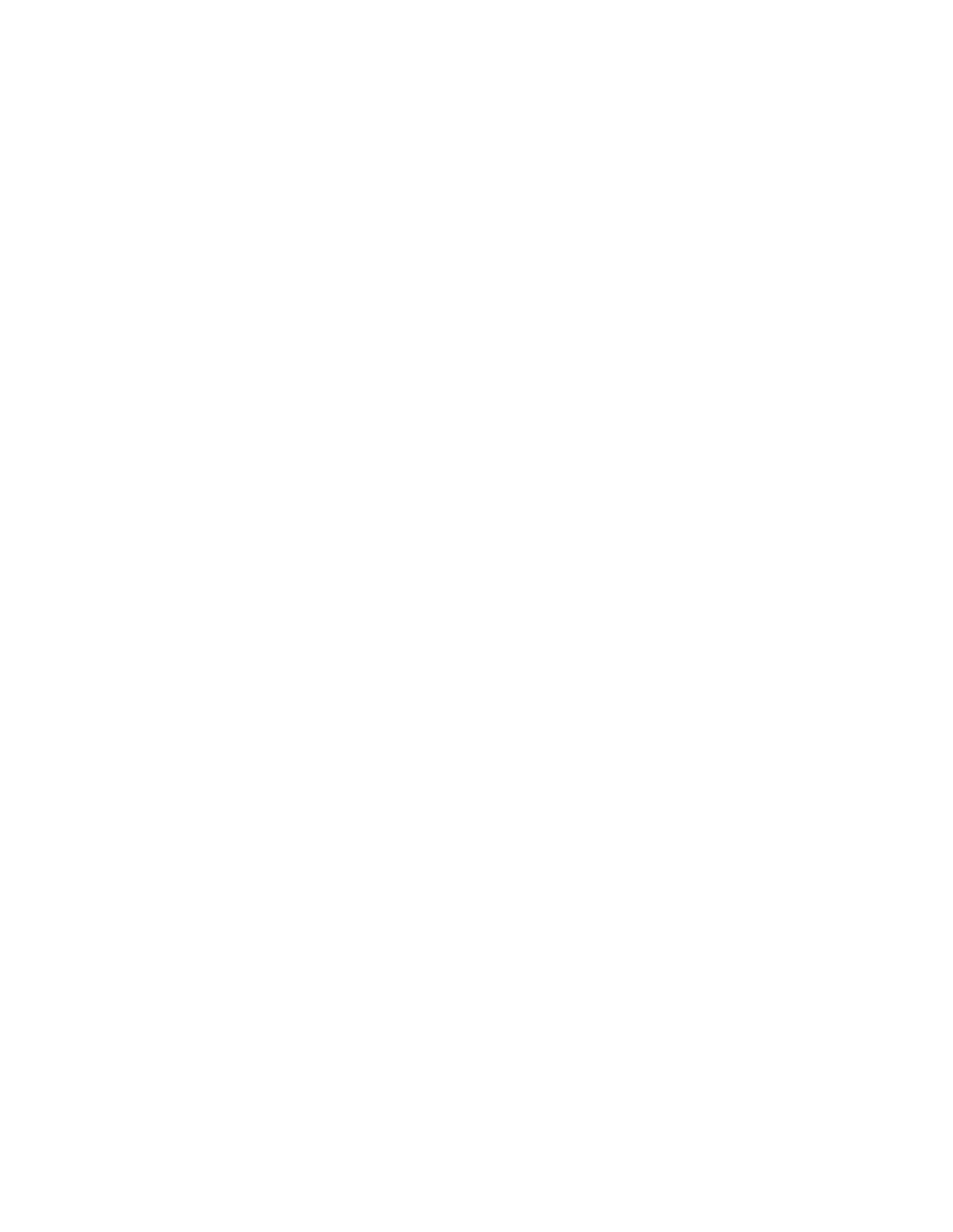## Contents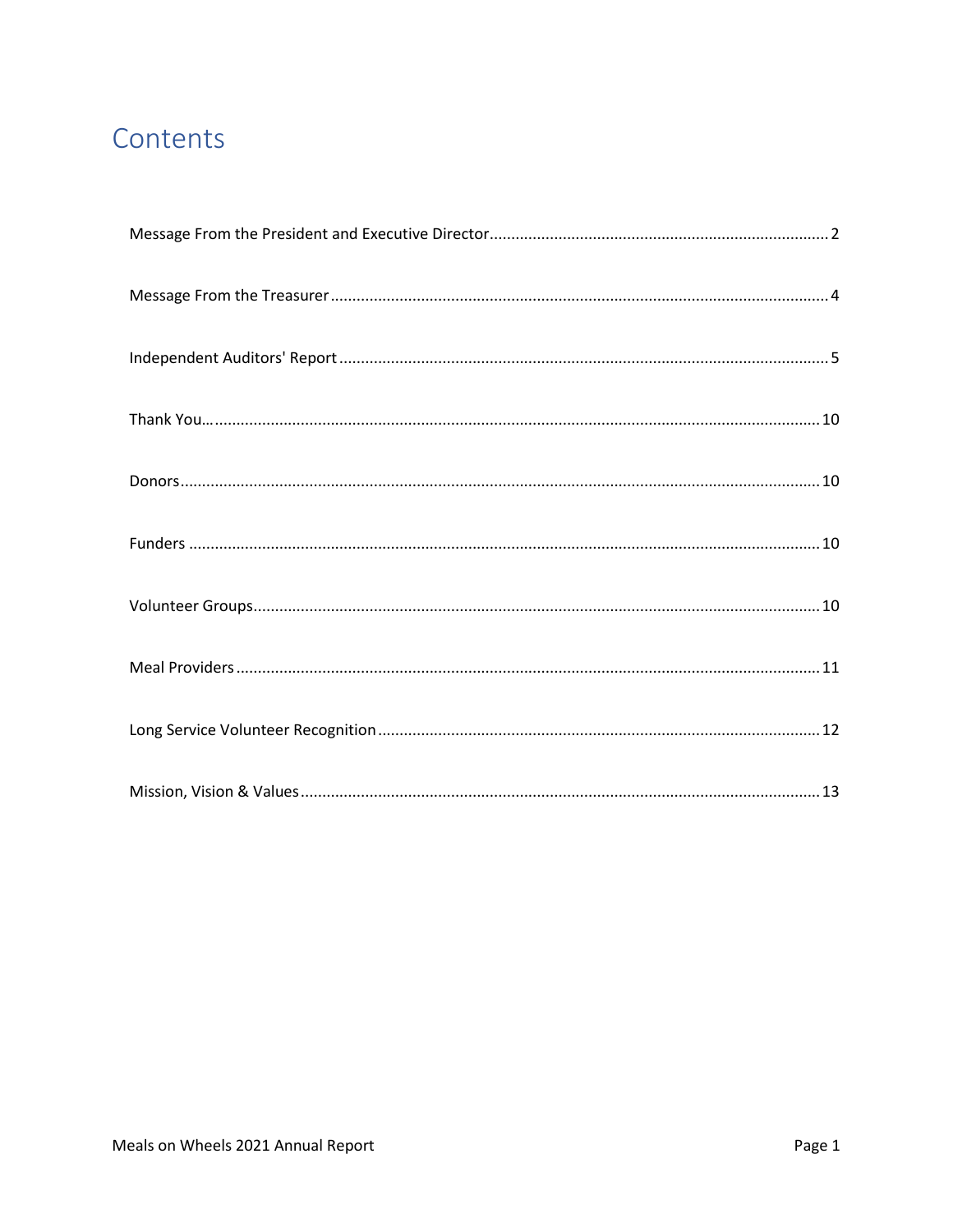## <span id="page-3-0"></span>**Message From the President and Executive Director**

We are pleased to report on several key highlights and challenges facing Meals on Wheels over the last year.

Challenges related to the pandemic continued throughout 2021 and into 2022. In August 2021, the provincial government designated a host of public sector employees for whom vaccination or regular testing for COVID-19 would become mandatory.

Meals on Wheels staff and volunteers were captured by this mandate. As such, we invested a significant amount of time and energy determining the vaccination status of our volunteers and preparing an option for regular COVID-19 testing. While the vaccination/testing requirement was subsequently eliminated by the provincial government early in 2022, many Meals on Wheels volunteers voluntarily identified themselves as meeting the vaccination requirement. We want to thank all our volunteers for their patience and cooperation throughout that process.

Public health officials in Manitoba and Winnipeg continue to strongly encourage all residents to exercise caution with respect to COVID-19 as variants of the virus emerge and become more prevalent. Keeping volunteers, our staff, and clients safe continues to be a key priority for the Board. Supplies to help mitigate risks of contracting COVID-19 continue to be provided to volunteers upon request. Mask use continues to be required within the office for staff and visitors. Board meetings will continue to be conducted remotely. The Board will continue to monitor future impacts of the pandemic to ensure the organization is complying with any future applicable regulations and health orders, and to ensure its governance and oversight obligations are being met.

As part of the City of Winnipeg's four-year multiyear budget passed in 2020, the value-in-kind parking program offered through the Winnipeg Parking Authority was to be phased out. This program helped facilitate meal delivery by providing permission for volunteer drivers to park in restricted areas free of charge. This program was officially no longer available to Meals on Wheels volunteers beginning in 2022. The Board will monitor any ongoing impact this change might have on volunteers and clients.

Meals on Wheels and our volunteers are not immune to inflationary pressures being felt across the economy. This includes incredibly high fuel prices for volunteer drivers. The Board was pleased to approve an increase early in 2022 to the honorarium paid to volunteers to help cover higher fuel costs. We also remain extremely grateful to all those volunteers who donate that honorarium back to Meals on Wheels.

Inflationary pressures are also increasingly eroding the value of cash and short-term investments held in reserve by Meals on Wheels. To address this, the Board approved and recommended to members the adoption of an investment policy. This policy would allow Meals on Wheels flexibility to invest in securities other than those currently identified in its bylaw. Maintaining sufficient reserves to provide service continuity in response to sudden and in response to sudden and unexpected fluctuations in revenue and expenditures has been and continues to be a priority for the Board.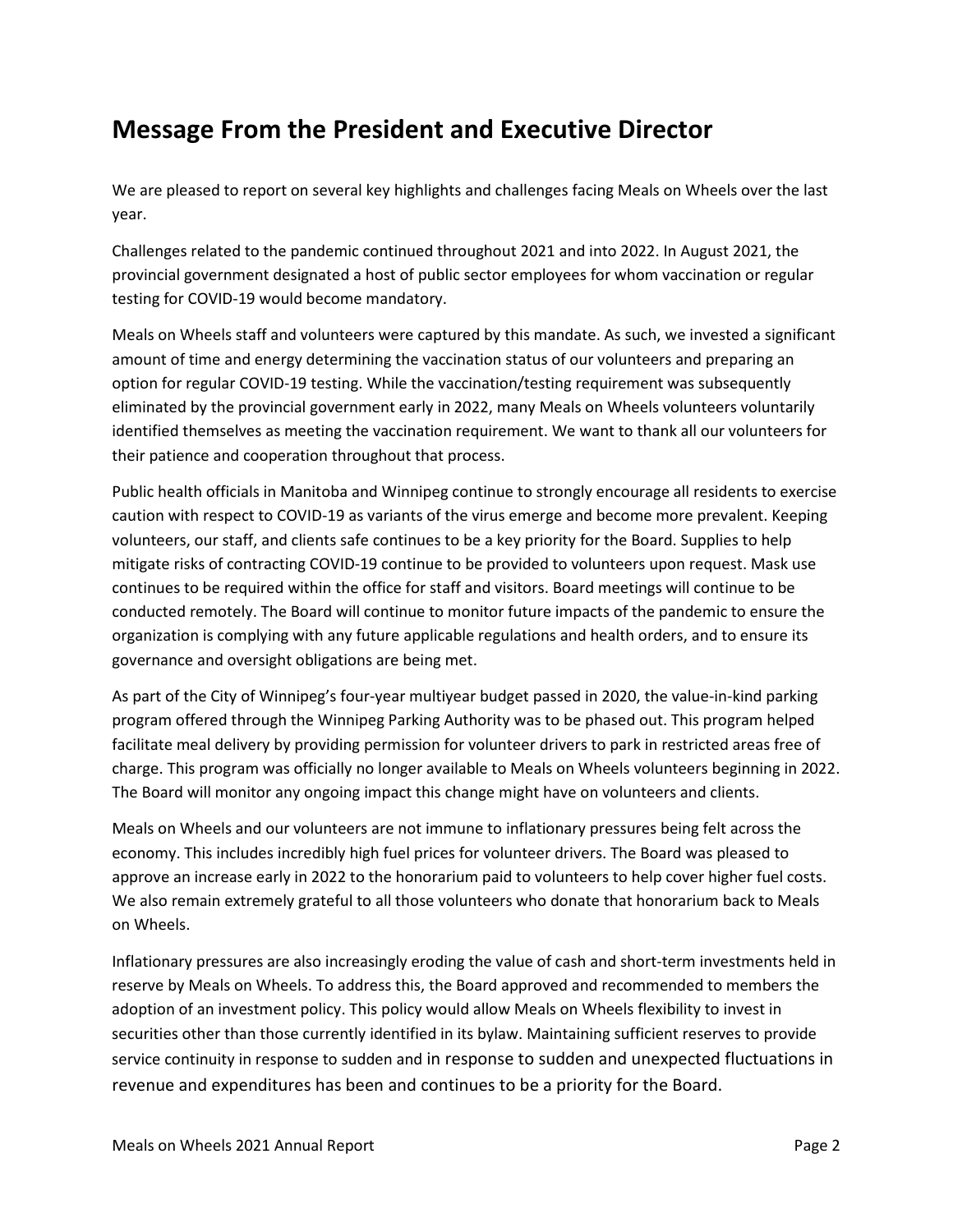Meals on Wheels' office lease on Hargrave expires in March 2023. We continue to assess whether to renew the existing lease or relocate. This decision is an important one for the organization and can represent a significant financial commitment. Accessibility, safety, proximity to downtown, and a host of other considerations will factor into our decision making.

The Board is undergoing a period of renewal this year. Over the last couple years, the Board has operated with a low number of voting Directors. A skills matrix was developed to identify key skills, knowledge, experience, and other attributes needed at the governance level. A robust nomination slate is being recommended to the membership. This slate increases the number of voting Directors from seven to eleven, fills important skill gaps, transitions President/Chairperson responsibility, and better aligns incoming and outgoing Director terms to allow for smoother annual turnover at the Board level.

The Board would like to thank Naureen Punjani (Board Direct member) for the time and contributions made over the last year.

The Board would also like to thank outgoing Director Lawrence Lazarko for contributions made over several years on the Board. You have been a great friend to Meals on Wheels, and we will miss your knowledge and expert advice on all matters relating to information technology!

To all incoming Board members, thank you for your willingness to volunteer in a governance capacity in support of Meals on Wheels! And thank you, as well, to the ongoing commitment of existing Board members.

Meals on Wheels Winnipeg appreciates the strong relationship we have with our funding partners including the Winnipeg Regional Health Authority and the United Way. Funding agreements with these two organizations are critical to our success, and we remain very grateful for their ongoing support.

In closing, our organization continues to fill an important niche within our health system and our community, and it is the volunteer commitment that continues to be at the heart of the work we do now and into the future, regardless of how uncertain that future may be.

We remain extremely grateful to all volunteers who have delivered meals throughout not only a global pandemic, but also blizzards with historic levels of snow, wind, and ice, and a cycle of Colorado lows this spring that seemed to bring more April showers than May flowers!

Jonathan Hildebrand President, Meals on Wheels Winnipeg

Rhonda Gardner

Executive Director, Meals on Wheels Winnipeg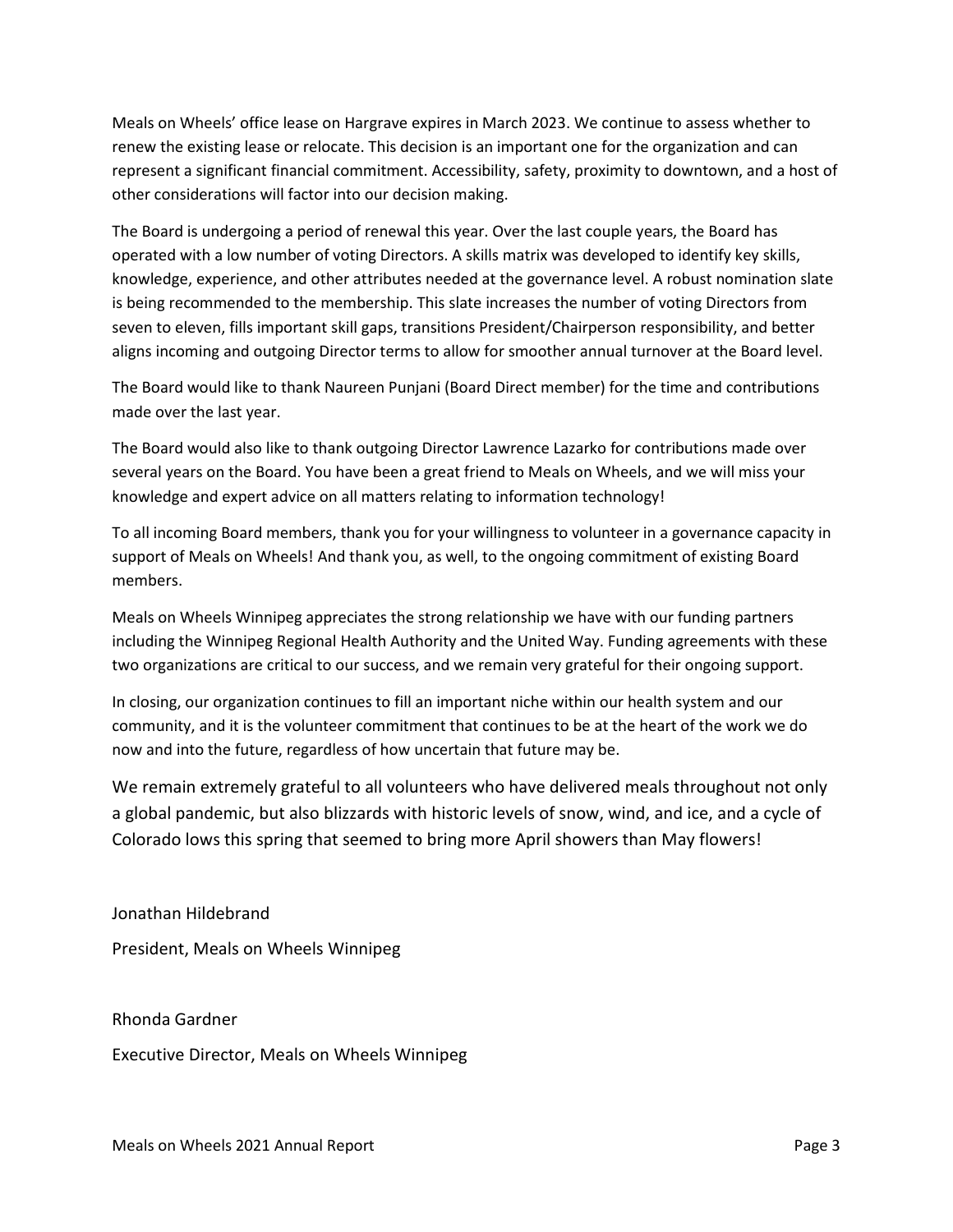### <span id="page-5-0"></span>**Message From the Treasurer**

The financial statements for 2021, as noted in the summarized audit report, have been approved by the Board of Directors on March 23, 2022.

The 2021 fiscal year was a difficult year given the continuous impacts caused by COVID to the global economy. High inflation rates and limited supply impacted the output for kosher meals & regular dinners which resulted in an overall drop on the number of meals delivered in 2021 (6.16% decrease when compared to prior year and 0.48% decrease when compared to the 2021 budget). However, with the amazing support from our volunteers and dedicated team at Meals on Wheels (MOW) in Winnipeg, we were able to provide a total of 173,233 meals delivered to our customers in the 2021 period! Furthermore, through generous donations received from our volunteers and local organizations, and the ability to maintain overall operating expenses in line with budget, excess of revenue over expenses for the year ended up totaling \$80,289 (\$30,409 below prior year but, \$70,466 above the 2021 budget). Overall, despite the negative impacts from the pandemic, we are well positioned to continue to provide affordable, nutritious, and timely meals to our local community.

In 2012, a reserve fund was established by the MOW Board of Directors to reduce the financial risk to the business and provide MOW with the ability to deal with unexpected expenses and fluctuations in revenue. With the implications of COVID and the uncertainty over funding for all businesses in 2021 and future periods, maintaining or growing the reserve fund was considered an appropriate option. I am pleased to report that due to the successful 2021 financial year, we were able to maintain the reserve fund at a consistent level with that of 2020.

Consistent with 2020, MOW holds excess cash in short-term and long-term investments to earn interest income, further reducing the financial risk and providing MOW with the ability to deal with unexpected expenses and fluctuations in revenues. In 2021, MOW continues to reinvest the interest income earned on these investments, resulting in a slight increase in the total investments balance when compared to prior year.

We wish to express our sincere gratitude to our principal funding agencies, the Winnipeg Regional Health Authority, and the United Way of Winnipeg. Additionally, we would like to thank the numerous volunteers who so graciously continue to support the community in delivering meals, who provide their time and gasoline allowance as donations. Without your support, MOW would not exist. Thank you for another amazing year and we look forward to your continued support for the years to come.

**Dennis Liu, CPA, CA**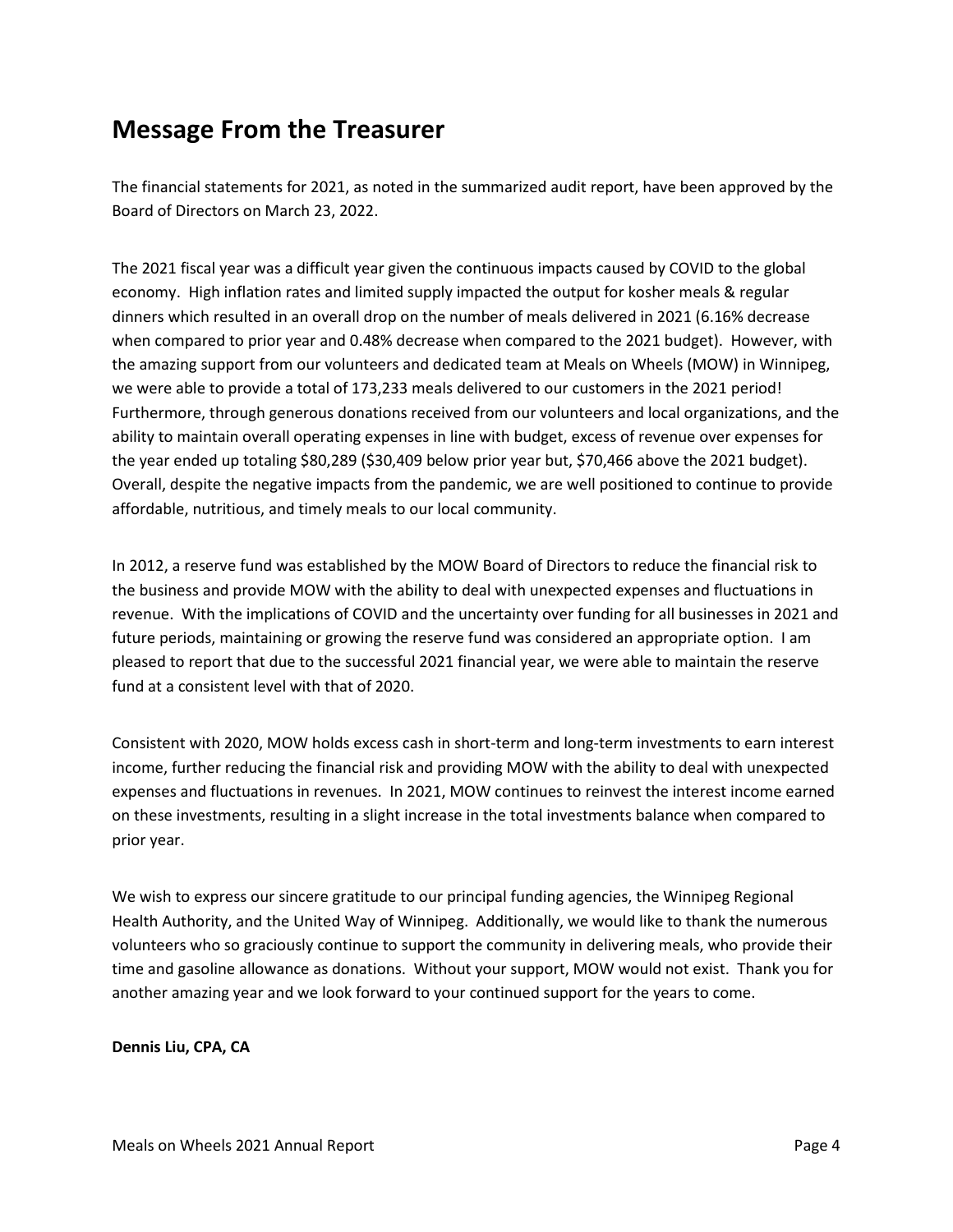

### <span id="page-6-0"></span>**Independent Auditors' Report**

#### To the Directors of

Meals on Wheels of Winnipeg Inc.

#### *Opinion*

We have audited the accompanying financial statements of Meals on Wheels of Winnipeg Inc. (the "Organization"), which comprise the statement of financial position as at December 31, 2021, and the statements of operations, changes in net assets and cash flows for the year then ended, and notes to the financial statements, including a summary of significant accounting policies.

In our opinion, the accompanying financial statements present fairly, in all material respects, the financial position of the Organization as at December 31, 2021, and its results of operations and its cash flows for the year then ended in accordance with Canadian accounting standards for not-for-profit organizations.

#### *Basis for Opinion*

We conducted our audit in accordance with Canadian generally accepted auditing standards. Our responsibilities under those standards are further described in the *Auditors' Responsibilities for the Audit of the Financial Statements* section of our report. We are independent of the Organization in accordance with the ethical requirements that are relevant to our audit of the financial statements in Canada, and we have fulfilled our other ethical responsibilities in accordance with these requirements. We believe that the audit evidence we have obtained is sufficient and appropriate to provide a basis for our opinion.

#### *Other Information*

Management is responsible for the other information which is comprised of the Organization's annual report.

Our opinion on the financial statements does not cover the other information and we will not express any form of assurance conclusion thereon.

In connection with our audit of the financial statements, our responsibility is to read the other information identified above and, in doing so, consider whether the other information is materially inconsistent with the financial statements, or our knowledge obtained in the audit, or otherwise appears to be materially misstated.

The annual report is expected to be made available to us after the date of the auditors' report. If, based on the work we will perform on this other information, we conclude that there is a material misstatement of this other information, we are required to report that fact to those charged with governance.

*Responsibilities of Management and Those Charged with Governance for the Financial Statements* Management is responsible for the preparation and fair presentation of the financial statements in accordance with Canadian accounting standards for not-for-profit organizations and for such internal control as management determines is necessary to enable the preparation of financial statements that are free from material misstatement, whether due to fraud or error.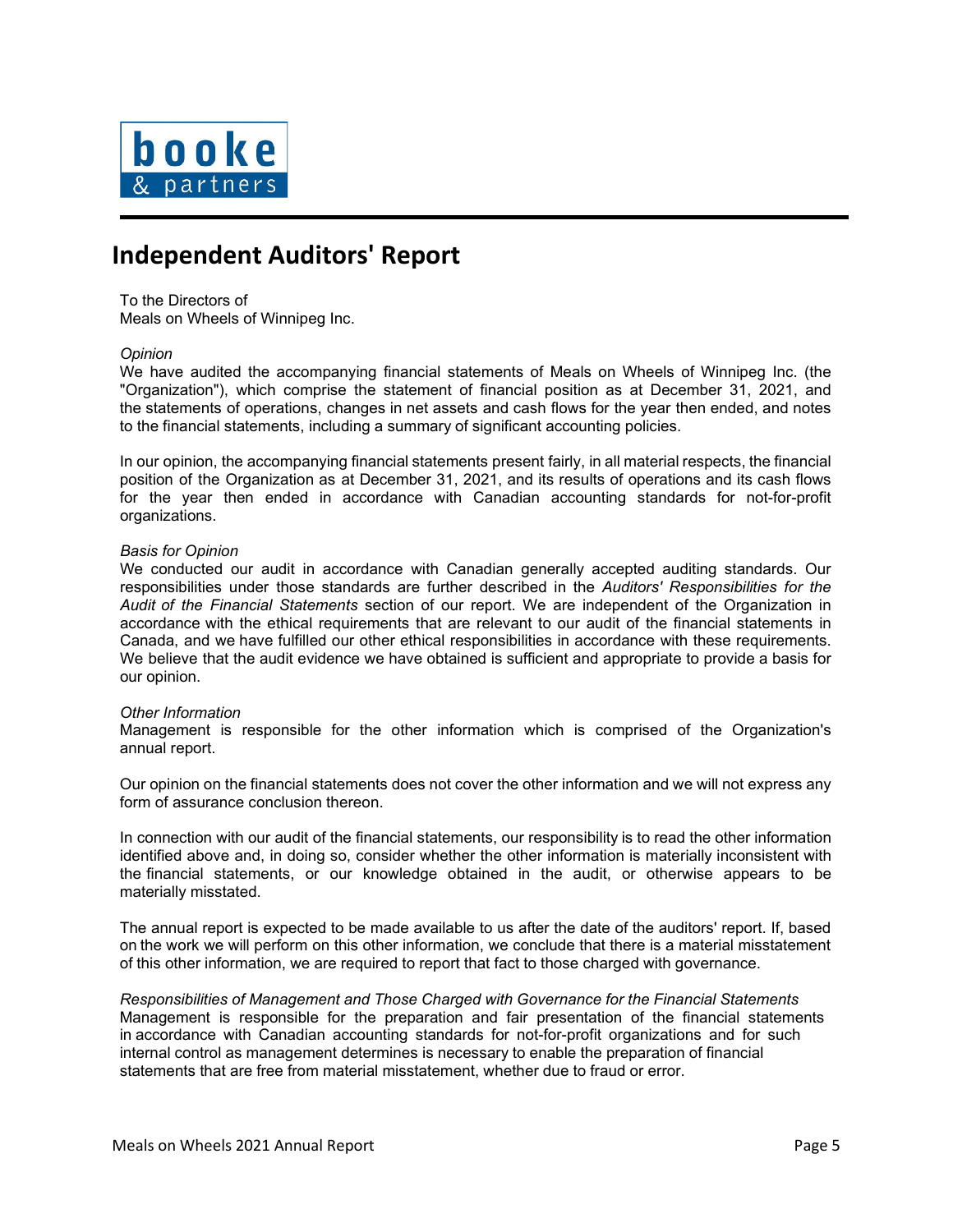In preparing the financial statements, management is responsible for assessing the Organization's ability to continue as a going concern, disclosing, as applicable, matters related to going concern and using the going concern basis of accounting unless management either intends to liquidate the Organization or to cease operations, or has no realistic alternative but to do so.

Those charged with governance are responsible for overseeing the Organization's financial reporting process.

#### *Auditors' Responsibilities for the Audit of the Financial Statements*

Our objectives are to obtain reasonable assurance about whether the financial statements as a whole are free from material misstatement, whether due to fraud or error, and to issue an auditors' report that includes our opinion. Reasonable assurance is a high level of assurance, but is not a guarantee that an audit conducted in accordance with Canadian generally accepted auditing standards will always detect a material misstatement when it exists. Misstatements can arise from fraud or error and are considered material if, individually or in the aggregate, they could reasonably be expected to influence the economic decisions of users taken on the basis of these financial statements. As part of an audit in accordance with Canadian generally accepted auditing standards, we exercise professional judgment and maintain professional skepticism throughout the audit. We also:

- Identify and assess the risks of material misstatement of the financial statements, whether due to fraud or error, design and perform audit procedures responsive to those risks, and obtain audit evidence that is sufficient and appropriate to provide a basis for our opinion. The risk of not detecting a material misstatement resulting from fraud is higher than for one resulting from error, as fraud may involve collusion, forgery, intentional omissions, misrepresentations, or the override of internal control.
- Obtain an understanding of internal control relevant to the audit in order to design audit procedures that are appropriate in the circumstances, but not for the purpose of expressing an opinion on the effectiveness of the Organization's internal control.
- Evaluate the appropriateness of accounting policies used and the reasonableness of accounting estimates and related disclosures made by management.
- Conclude on the appropriateness of management's use of the going concern basis of accounting and, based on the audit evidence obtained, whether a material uncertainty exists related to events or conditions that may cast significant doubt on the Organization's ability to continue as a going concern. If we conclude that a material uncertainty exists, we are required to draw attention in our auditors' report to the related disclosures in the financial statements or, if such disclosures are inadequate, to modify our opinion. Our conclusions are based on the audit evidence obtained up to the date of our auditors' report. However, future events or conditions may cause the Organization to cease to continue as a going concern.
- Evaluate the overall presentation, structure and content of the financial statements, including the disclosures, and whether the financial statements represent the underlying transactions and events in a manner that achieves fair presentation.

We communicate with those charged with governance regarding, among other matters, the planned scope and timing of the audit and significant audit findings, including any significant deficiencies in internal control that we identify during our audit.

Looke & Partners

**Chartered Professional Accountants** 

Winnipeg, Canada<br>March 23, 2022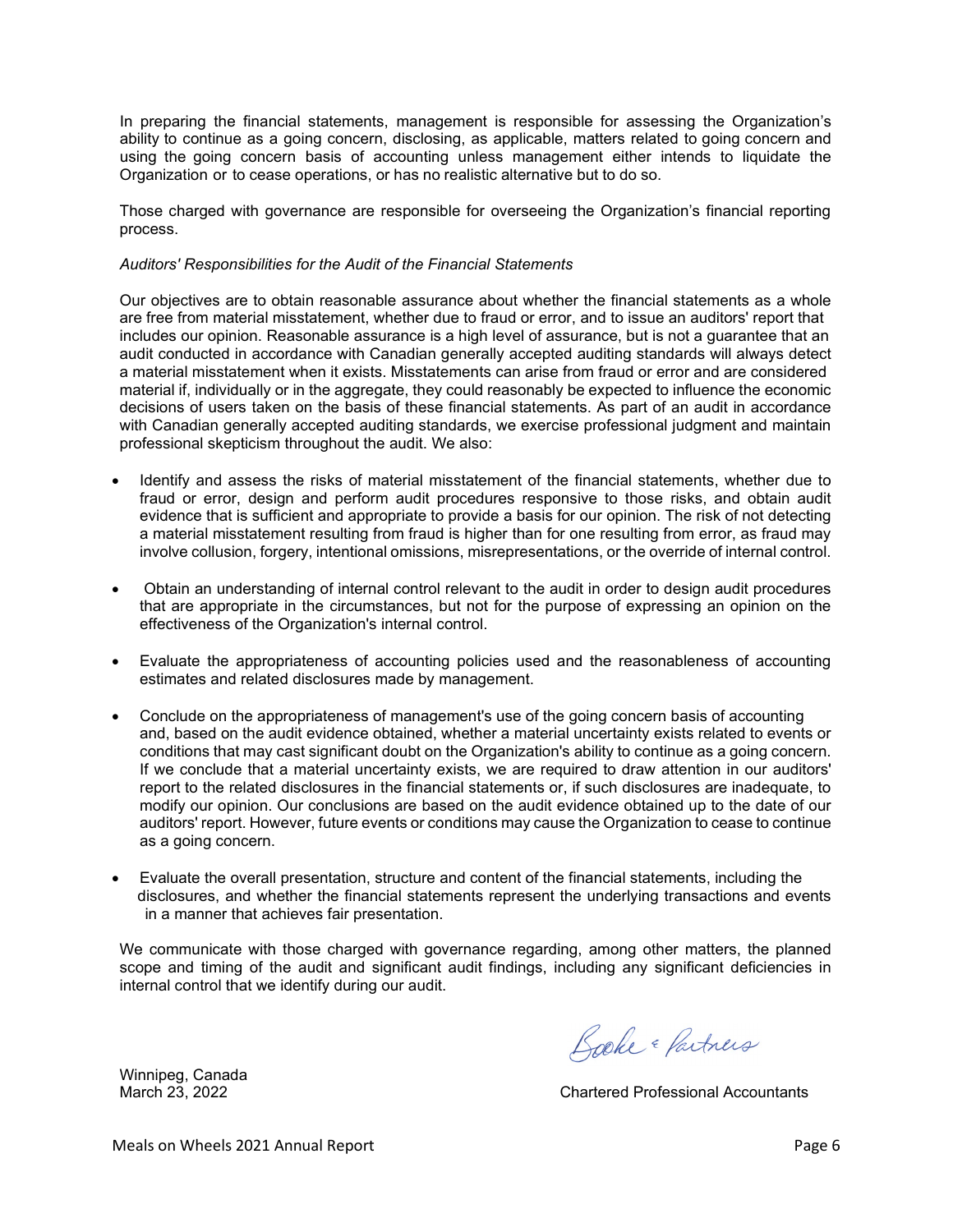## **Meals on Wheels of Winnipeg Inc.**<br>Statement of Operations

| Year ended December 31                                                                                                                                | 2021<br>Budget<br>(Unaudited)                            | 2021<br>Actual                                            | 2020<br>Actual                                            |
|-------------------------------------------------------------------------------------------------------------------------------------------------------|----------------------------------------------------------|-----------------------------------------------------------|-----------------------------------------------------------|
| Sales of meals                                                                                                                                        | \$1,012,002                                              | \$<br>932,487                                             | 997,746<br>\$                                             |
| Costs<br>Cost of meals<br>Delivery costs - volunteers                                                                                                 | 720,267<br>58,400                                        | 634,381<br>55,284                                         | 683,322<br>58,164                                         |
| Net revenues on delivered meals                                                                                                                       | 778,667<br>233,335                                       | 689,665<br>242,822                                        | 741,486<br>256,260                                        |
| Indirect and administrative expenditures<br>Salaries and benefits (Page 11)<br>Office and building (Page 11)<br>Administrative (Page 11)              | 354,804<br>43,688<br>133,755<br>532,247                  | 335,498<br>37,911<br>135,276<br>508,685                   | 351,468<br>39,406<br>101,938<br>492,812                   |
| Other revenue<br>Grants<br>Winnipeg Regional Health Authority<br>United Way<br>Donations and fundraising<br>Interest income (Note 10)<br>Other income | 185,751<br>82,680<br>32,000<br>1,104<br>7,200<br>308,735 | 169,728<br>85,176<br>51,208<br>33,190<br>6,850<br>346,152 | 169,728<br>83,434<br>72,176<br>14,487<br>7,425<br>347,250 |
| Excess of revenue over expenditures                                                                                                                   | 9,823<br>\$                                              | 80,289<br>\$                                              | 110,698<br>S                                              |
|                                                                                                                                                       | 174,073                                                  | 173,233                                                   | 184,610                                                   |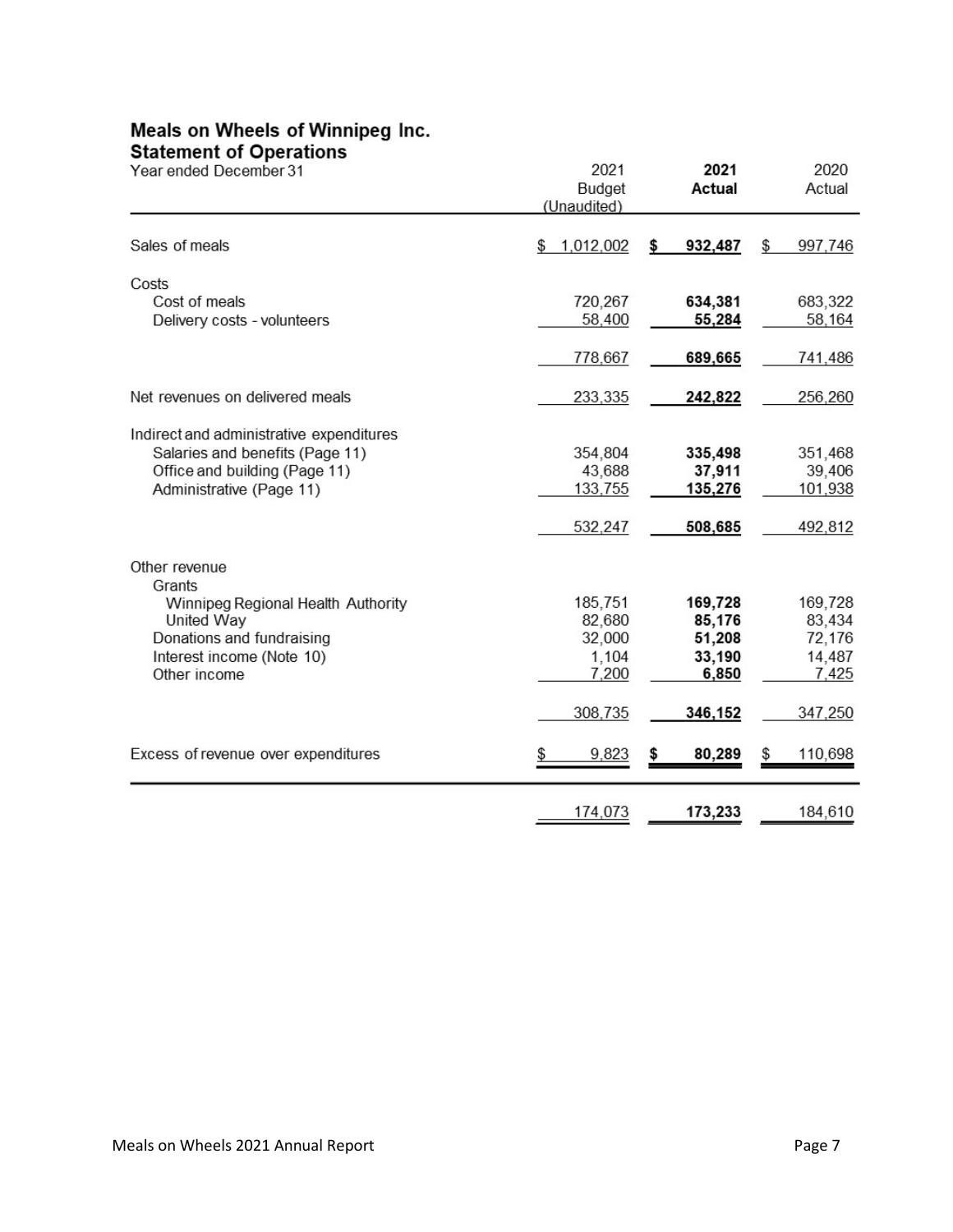#### **Meals on Wheels of Winnipeg Inc. Statement of Changes in Net Assets Year ended December 31, 2021**

|                                                        | Invested in<br>property and<br>equipment | Internally<br>restricted<br>(Note 11) | Unrestricted  |   | <b>Total</b><br>2021 | Tota                  |
|--------------------------------------------------------|------------------------------------------|---------------------------------------|---------------|---|----------------------|-----------------------|
| Balance, beginning of<br>year                          | \$<br>8,547                              | \$<br>303,811                         | \$<br>755,276 | S | 1,067,634            | \$<br>2020<br>956,936 |
| Excess (deficiency) of<br>revenue over<br>expenditures | (3,507)                                  |                                       | 83,796        |   | 80,289               | 110,698               |
| Balance, end of year                                   | 5,040                                    | \$<br>303,811                         | \$<br>839,072 |   | 1,147,923            | 1,067,634             |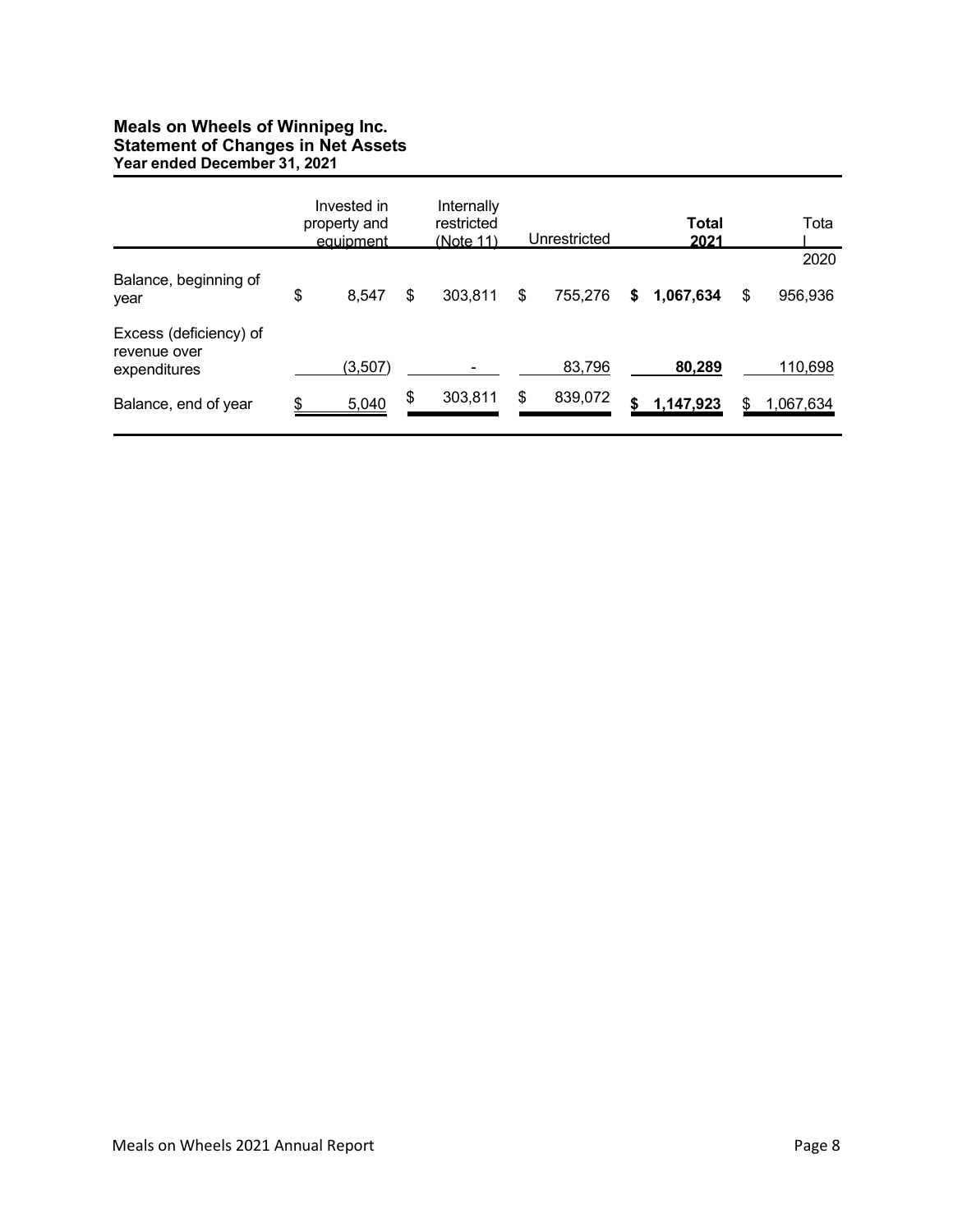| Meals on Wheels of Winnipeg Inc.<br><b>Statement of Financial Position</b> |                              |                             |
|----------------------------------------------------------------------------|------------------------------|-----------------------------|
| December 31                                                                | 2021                         | 2020                        |
| Assets<br>Current                                                          |                              |                             |
| Cash<br>Short-term investments (Note 4)                                    | \$<br>551,245<br>436,988     | \$<br>487,183               |
| Accounts receivable (Note 3)<br>Prepaid expenses                           | 84,439<br>6,592              | 92,584<br>5,932             |
| Long-term investments (Note 5)<br>Property and equipment (Note 6)          | 1,079,264<br>98,395<br>5,040 | 585,699<br>525,193<br>8,547 |
|                                                                            | 1,182,699                    | \$<br>1,119,439             |
| Liabilities                                                                |                              |                             |
| Current<br>Payables and accruals<br>Unearned revenue                       | \$<br>30,475<br>4,301        | \$<br>49,231<br>2,574       |
|                                                                            | 34,776                       | 51,805                      |
| <b>Net Assets</b><br>Invested in property and equipment                    | 5,040                        | 8,547                       |
| Internally restricted (Note 11)<br>Unrestricted                            | 303,811<br>839,072           | 303,811<br>755,276          |
|                                                                            | 1,147,923                    | 1,067,634                   |
|                                                                            | 1,182,699                    | \$<br>1,119,439             |

Commitments (Note 7)

Approved by the Board

prother filed to d Director The Director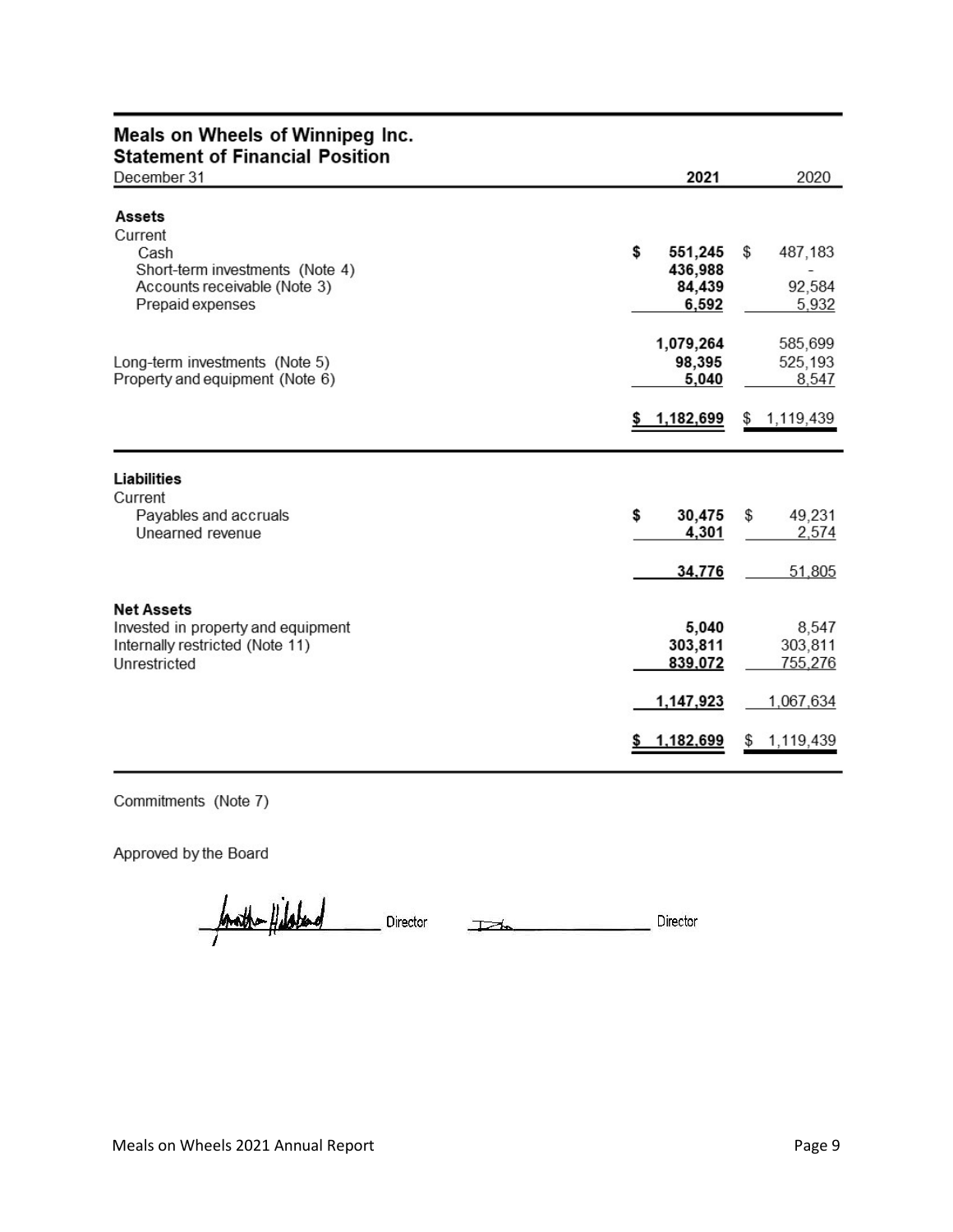## <span id="page-11-0"></span>**Thank You…**

#### <span id="page-11-1"></span>**Donors**

Throughout the year we are very fortunate to receive donations from individuals, organizations, and companies throughout Canada. On behalf of the Board, staff, volunteers and most especially the clients, we thank you for your generosity and thoughtfulness. It is your kindness and generosity that allows us to continue our work.







**Fort Garry Legion**

**Foundation Inc.**





## <span id="page-11-2"></span>**Funders**

Our presence in the community is made possible through the funding of the Winnipeg Regional Health Authority, Shared Services, and the United Way. We value their commitment, guidance, and our unique relationship with each of them. Their understanding and support of this integral part of Winnipeg cannot be underestimated.

#### **A special thank you to:**

**WRHA**: **Kathy Henderson**, Healthy Aging Facilitator, Support Services to Seniors

Rehabilitation, Healthy Aging & Seniors Care Services

**United Way: Michelle Chudd,** Community Investment Manager, United Way Winnipeg and the Volunteer Council Members

## <span id="page-11-3"></span>**Volunteer Groups**

#### **Adopt-a-Route**

Many business leaders seek opportunities to give back to the communities in which they work and live. Becoming a MOW corporate volunteer gives them that opportunity. A commitment of two hours per week is required by each corporate sponsor. Corporate teams deliver meals once per week, on a day and in the area of the company's choosing. Thank you to CAA Manitoba who supported us during the epidemic by allowing their tow truck drivers to deliver meals.

We are especially grateful to the team at Boeing Operations Canada, who have participated in this program since 2014.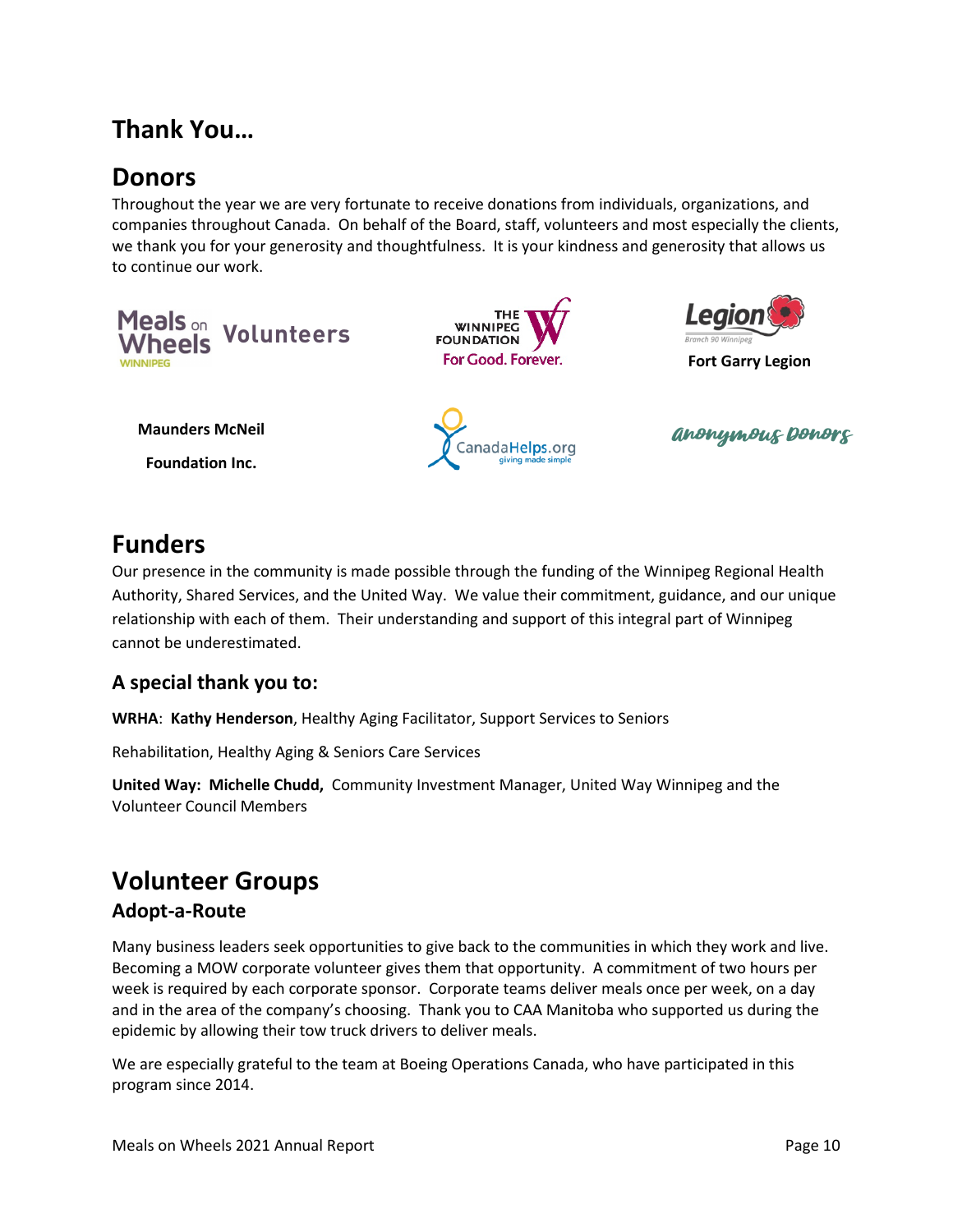#### **Community Groups**

That volunteer to deliver meals, they are; Cando People, Com-Span, Community Living Pulford, Community Venture, D.A.S.C.H., Epic Opportunities, Imagineability, March of Dimes, Canada, Norshel, University Heights, WASO Inc., and the following churches; St. Andrews River Heights United Church, St. Mark's Lutheran Church, St. Aiden's Anglican Church, and Westworth United Church.

## <span id="page-12-0"></span>**Meal Providers**

The preparation and coordination of meal delivery is no small task. It takes a group of dedicated individuals and facilities to provide us with the 173,233 meals served in 2021. Thank you to each and every one at all the facilities, who were involved in the preparation of the meals. Your hard work and coordination are so appreciated by our clients and volunteers.

Heartfelt thanks to *Kathleen Richardson*, *Angela D'Avanti , Julie Gislason and Janet Castling* of the WRHA Regional Distribution Facility, and the following hospitals and personal care homes:

- Concordia Hospital
- Deer Lodge
- Grace Hospital
- Health Sciences Centre
- Misericordia Hospital
- Park Manor
- Riverview Health Centre
- St. Boniface General Hospital
- Seven Oaks General Hospital
- Victoria Hospital
- West Park Manor

Meals on Wheels no longer provides kosher meal delivery. Effective September 2021, kosher meal delivery was transferred to Gwen Secter Creative Living. This change benefits clients with lower meal costs, and meals are available to both north and south end clients more frequently throughout the week. The change was undertaken in partnership and upon mutual agreement with Gwen Secter, the Jewish Federation, and the Winnipeg Regional Health Authority. Meals on Wheels will miss serving kosher meal clients, has enjoyed our affiliation with Gwen Secter, and is very grateful to Becky Chisick, Galina Melenevska, and Cathy Koltowski for all their dedicated work and partnership over the years.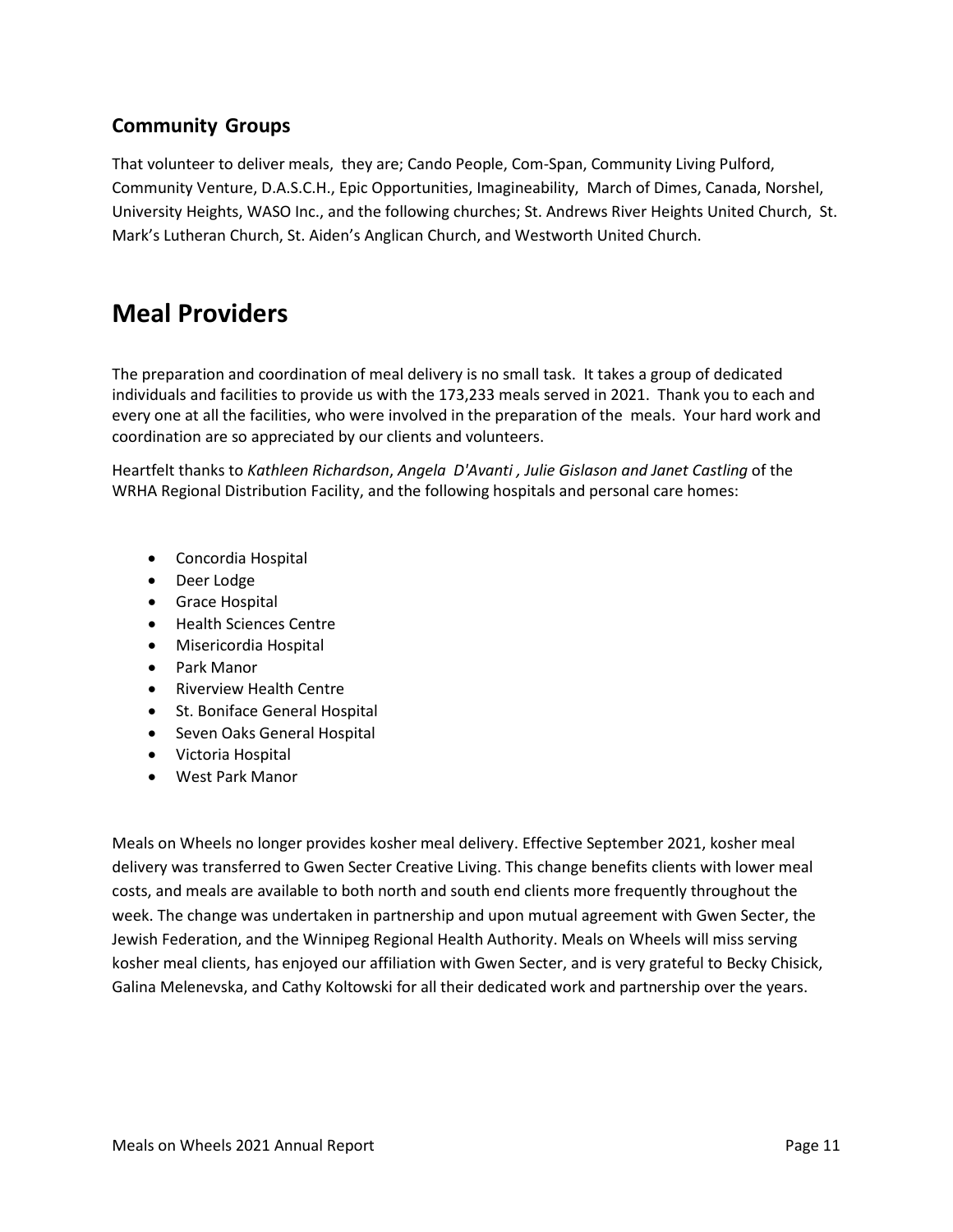## <span id="page-13-0"></span>**Long Service Volunteer Recognition**

|                     | 25 Years 1991-2021      |                                 |  |  |  |  |
|---------------------|-------------------------|---------------------------------|--|--|--|--|
|                     | Carol Engstrom          |                                 |  |  |  |  |
|                     | 20 Years 1996-2021      |                                 |  |  |  |  |
| Sharon Campbell     | Wayne Trask             | Joe Wielgosz                    |  |  |  |  |
|                     | 15 Years 2006-2021      |                                 |  |  |  |  |
| Lawrence Gargol     | Sally Lipschitz         | Linda Malcomson                 |  |  |  |  |
| Sid Robinovitch     | Gord & Kay Shawcross    | Diana Squire                    |  |  |  |  |
| 10 Years 2011-2021  |                         |                                 |  |  |  |  |
| Jason Aquin         | Liz Cale                | Kharren Capuno                  |  |  |  |  |
| <b>Herb Friesen</b> | Rose Greenhalgh         | Mary & Don Hanson               |  |  |  |  |
| Ray Lapointe        | Glenda Leigh            | <b>Shirley May</b>              |  |  |  |  |
|                     | Miriam & Brian Wright   |                                 |  |  |  |  |
| 5 Years 2016-2021   |                         |                                 |  |  |  |  |
| Vicki Burns         | <b>Betty Cook</b>       | Roselyn Capistrano              |  |  |  |  |
| Patricia Eko-Davis  | Elaine & Harry Foerster | <b>Aurel Ghilas</b>             |  |  |  |  |
| Rubinerjit Gill     | Glenn Neufeld           | Rex Penaflorida                 |  |  |  |  |
| Janet Sealy         | Norm Sourisseau         | <b>University Heights Group</b> |  |  |  |  |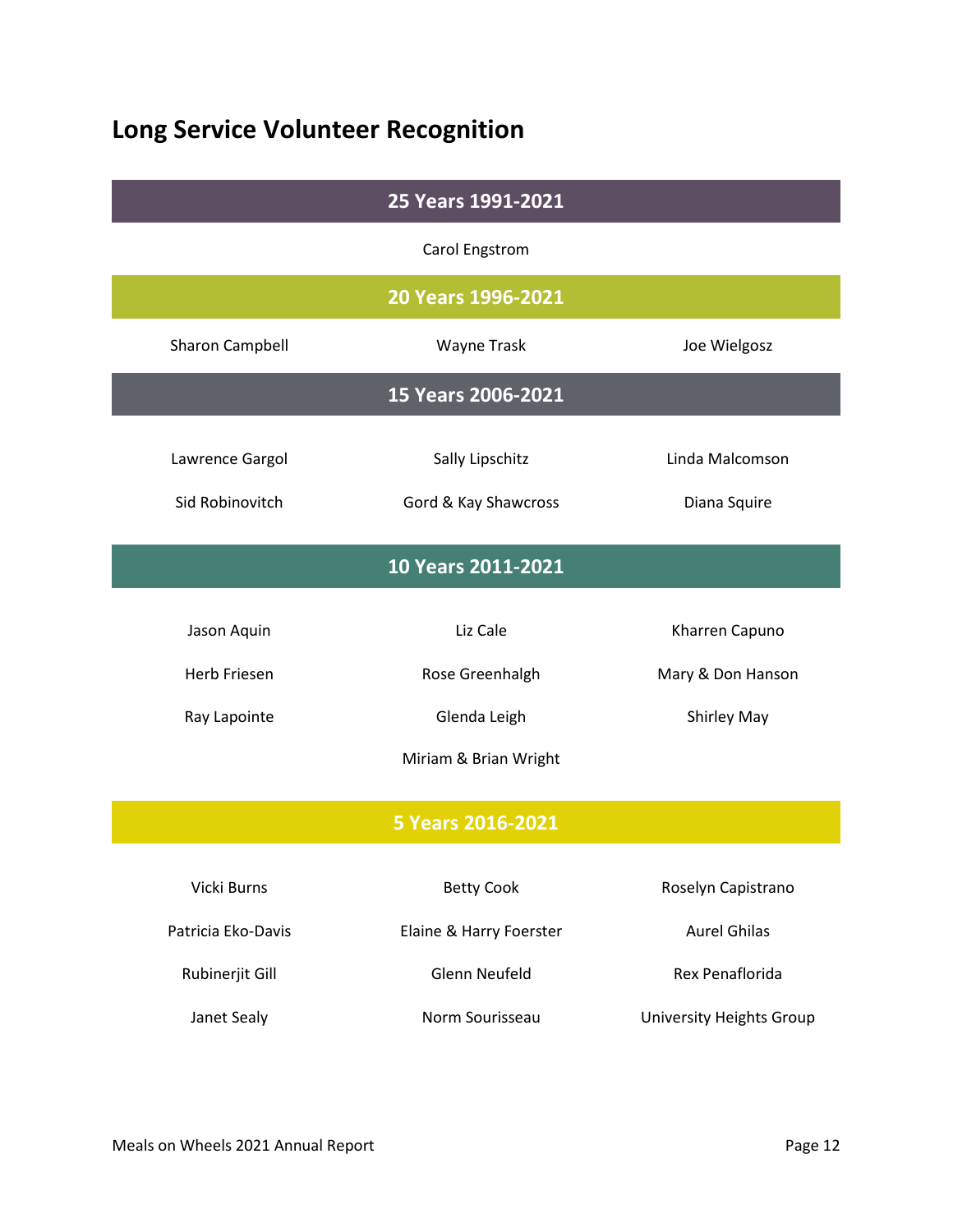## <span id="page-14-0"></span>**Mission, Vision & Values**

Meals on Wheels Winnipeg prides itself on being a low-cost service provider that allows residents in Winnipeg the option of continuing to live independently and with dignity in their own homes.

An organization's mission represents its reason for being, its vision represents its overarching goal, and its values represent the organization's core beliefs that guide all its work and actions.

**Mission:** Enable residents of Winnipeg to live independently by delivering nutritious and affordable meals directly to their home.

**Vision:** All Winnipeg resident have access to nutritious and affordable meals.

#### **Values:**

- Respect for each individual person
- Dignity as an inherent value of each person
- Quality of both the product and service provided
- Accountability as financial stewards of public, donor, and third-party resources.

| Board of Directors 2020-2021            | <b>Meals on Wheels Staff 2021</b>      | <b>Dispatchers 2021</b> |
|-----------------------------------------|----------------------------------------|-------------------------|
| Jonathan Hildebrand, President          | Gemma Eko-Davis, Volunteer Coordinator | Bryan Barkwell          |
| Chelsea Scrivener, Secretary            | Reissa Licup, Accounts Coordinator     | Don Brown               |
| Dennis Liu, Treasurer                   | Kelly Scrivener, Client Coordinator    | Edgeren Capuno          |
| John Knowles                            | Lydia Kors, Administrative Assistant   | <b>Edsel Capuno</b>     |
| <b>Frank Lavitt</b>                     | Rhonda Gardner, Executive Director     | Ray Lapointe            |
| Lawrence Lazarko                        |                                        | Martin Villagracia      |
| Naureen Punjabi, Board Direct<br>Member |                                        |                         |